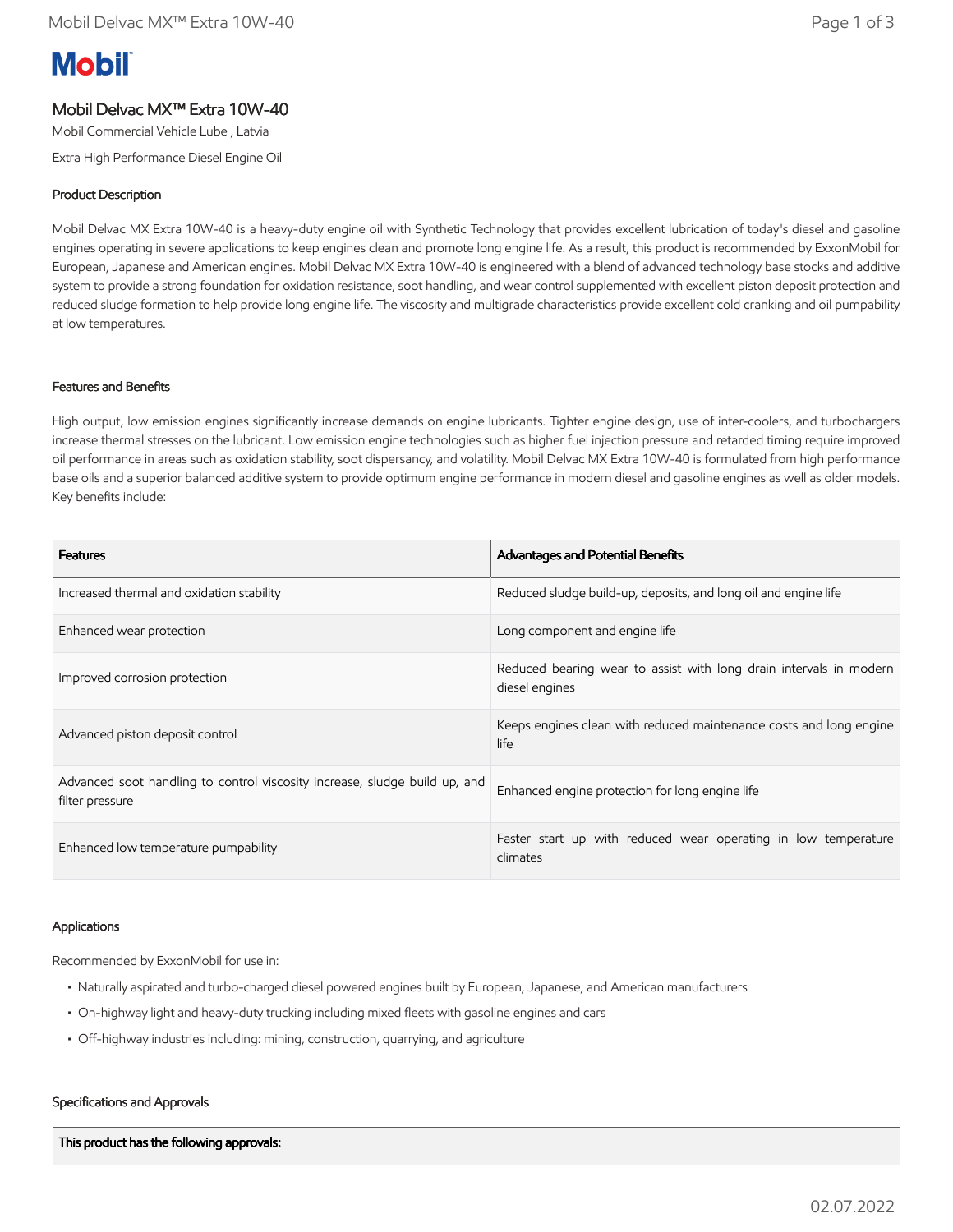| This product has the following approvals: |
|-------------------------------------------|
| AVTODISEL (YaMZ) YaMZ-6-12                |
| MAN M 3275-1                              |
| MB-Approval 228.3                         |
| MTU Oil Category 2                        |
| RENAULT TRUCKS RLD-2                      |
| VOLVO VDS-3                               |
| Mack EO-M Plus                            |
| Mack EO-N                                 |

KAMAZ V-8 Euro-3, Euro-4 and Euro-5 engines

| This product is recommended for use in applications requiring: |
|----------------------------------------------------------------|
| ACEA A2                                                        |
| API CG-4                                                       |
| API CF-4                                                       |
| API CF                                                         |
| Cummins CES 20072                                              |
| Cummins CES 20071                                              |
| Detroit 7SE 270 (4-STROKE CYCLE)                               |
| RENAULT TRUCKS RLD                                             |
| VOLVO VDS-2                                                    |

| This product meets or exceeds the requirements of: |
|----------------------------------------------------|
| API CI-4                                           |
| API CH-4                                           |
| API SL                                             |
| API SJ                                             |
| Caterpillar ECF-2                                  |
| Cummins CES 20077                                  |
| Cummins CES 20076                                  |